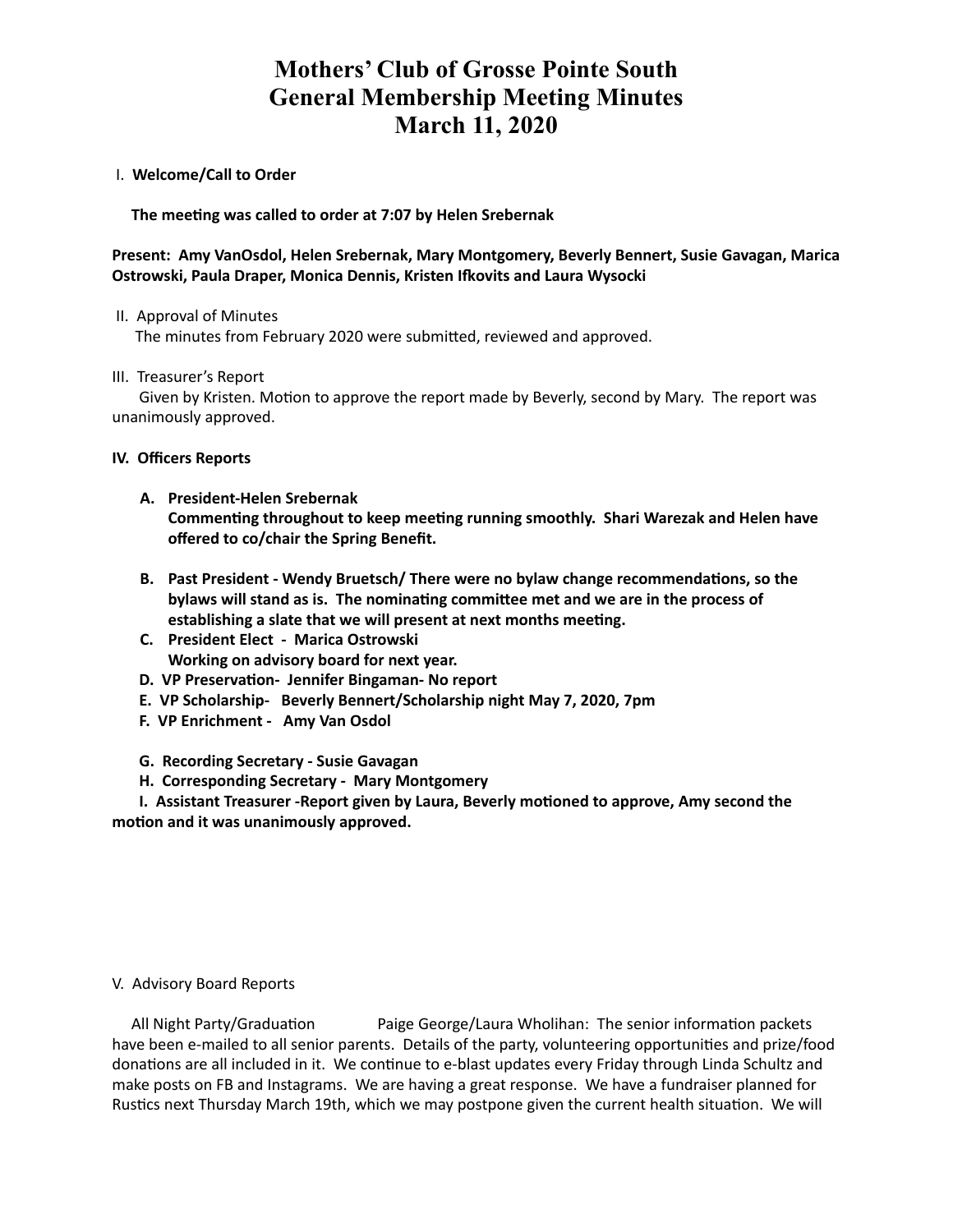make that announcement this weekend. Our next committee meeting is scheduled for Tuesday, March 24th at 7pm at the Hill.

Alumni Representative Julie Schuetze

Art Representative/Fest Paula Draper/Emily Wolfe: Sign up genius has gone out for art fest. Coming up last week in April 35 Scholorships so far.

Athletic Boosters Representative Susie Sine: Athletic Boosters donated a yeti, a pass and a seat for the Spring Benefit

| Band/Orchestra Representative     | Stacey Chen/Jill Chown                              |
|-----------------------------------|-----------------------------------------------------|
| Board of Education Representative | Michele Hodges/No report                            |
| Choir Representative              | Michelle Conlan/ the choir won their competition.   |
| <b>Cleminson Hall Decorations</b> | Karen Yoo                                           |
| <b>College Trades Night</b>       | Gail Miciuda/Torrey Stackpoole                      |
| Community Partnership             | Rebecca Fannon/Juli Rybicki/Cydni Schutter          |
| Development                       | Julie Schuetze                                      |
| Directory                         | Tricia Bower/Anne Jackson LeFevre/Emily Scupholm    |
| <b>Faculty Events</b>             | Helen Srebernak/Andrea Brien/Sabine lafrate         |
| Gardeners                         | Jo Fox/Anne Vanker/Biz Williamson                   |
| <b>High Pointes</b>               | Kim Clexton/Kristin Mallegg                         |
| Holiday Tea                       | Laura Green/Anne Grobel                             |
| Holiday Walk                      | Helen Srebernak                                     |
| Homecoming                        | Renee Borowicz/Renee Palazzolo                      |
| Hospitality                       | Houting<br>Karen                                    |
| Mailing                           | Andrea Brien/NicoleKuhnlein/Emily Scupholm          |
| Membership                        | Elizabeth Cleland/Colleen Jogan: 563 active members |
| PTO Council                       | <b>Megan Parent</b>                                 |
| Publicity                         | Melissa Smith                                       |
| <b>School Store</b>               | Amy Reno: Running smoothly                          |
| <b>Spring Benefit Chairs</b>      | Shari Warezak                                       |
| Volunteers                        | Wendy Bruetsch/No report                            |
| Website                           | Rachel Huber: Always evolving, appreciate feedback  |

**Old Business/New Business**

**Important Upcoming Dates:** 

| March 19           | Boxer Bingo Fundraiser at Rustics. Pay \$5 or Bring a pair of Boxers.                                              |
|--------------------|--------------------------------------------------------------------------------------------------------------------|
| <b>March 25-28</b> | Artfest                                                                                                            |
| March 29           | Spring Benefit/ Dirty Dog is going to do the food for the fashion show. Going to move<br>date to the end of April. |
| May 7              | <b>Scholarship Night</b>                                                                                           |